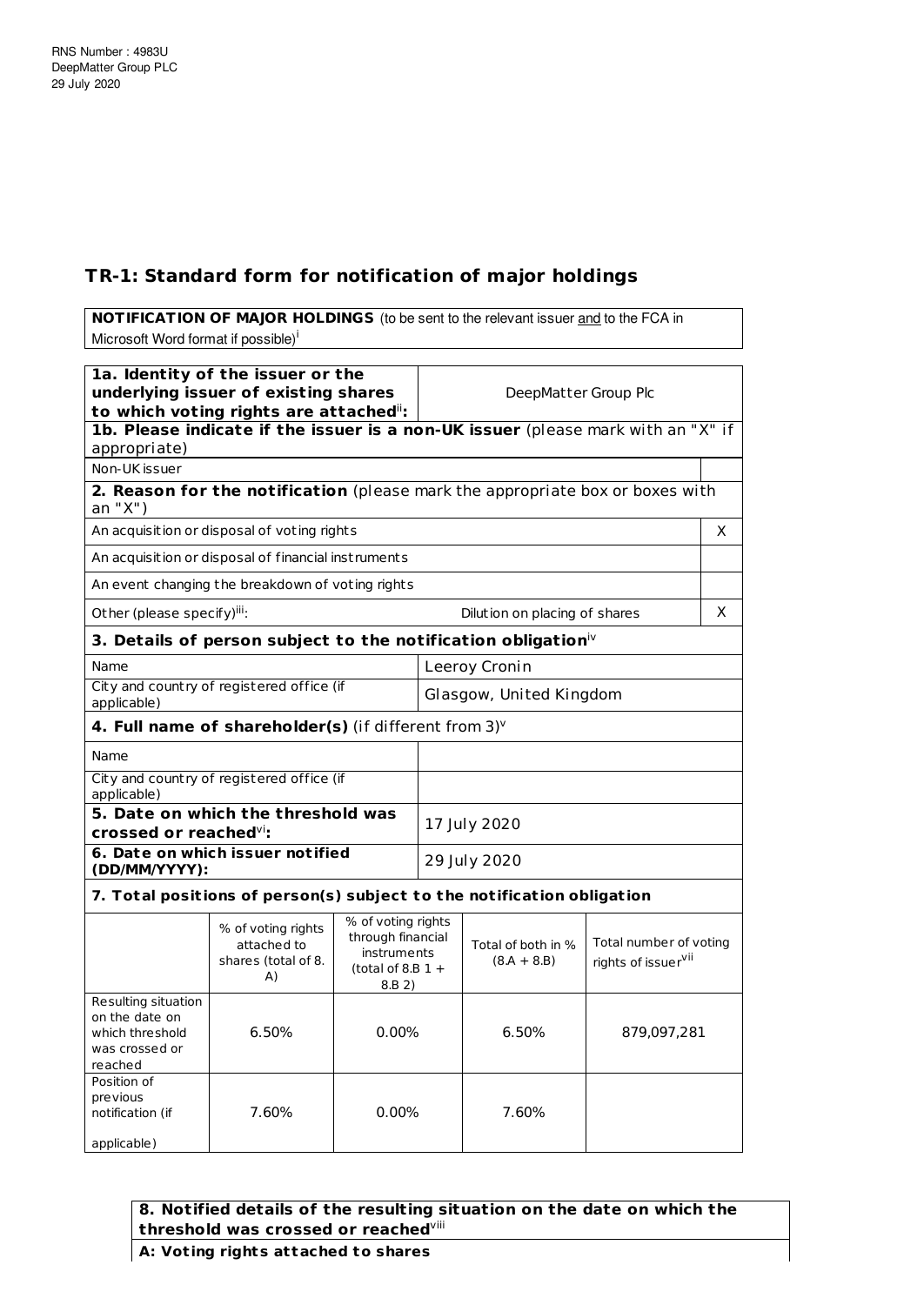| Class/type of              |                                                 | Number of voting rights <sup>1X</sup>              | % of voting rights                              |                                                    |  |
|----------------------------|-------------------------------------------------|----------------------------------------------------|-------------------------------------------------|----------------------------------------------------|--|
| shares                     | <b>Direct</b>                                   | <b>Indirect</b>                                    | <b>Direct</b>                                   | <b>Indirect</b>                                    |  |
| ISIN code (if<br>possible) | (Art 9 of Directive<br>2004/109/EC)<br>(DTR5.1) | (Art 10 of Directive<br>2004/109/EC)<br>(DTR5.2.1) | (Art 9 of Directive<br>2004/109/EC)<br>(DTR5.1) | (Art 10 of Directive<br>2004/109/EC)<br>(DTR5.2.1) |  |
| Ordinary                   | 57,173,019                                      | $0.00\%$                                           | 6.50%                                           | $0.00\%$                                           |  |
| GB00B29YYY86               |                                                 |                                                    |                                                 |                                                    |  |
|                            |                                                 |                                                    |                                                 |                                                    |  |
|                            |                                                 |                                                    |                                                 |                                                    |  |
| <b>SUBTOTAL 8. A</b>       | 57.173.019                                      |                                                    |                                                 | 6.50%                                              |  |

| B 1: Financial Instruments according to Art. 13(1)(a) of Directive 2004/109/EC<br>(DTR5.3.1.1(a)) |                                             |                                                 |                                                                                                    |                       |
|---------------------------------------------------------------------------------------------------|---------------------------------------------|-------------------------------------------------|----------------------------------------------------------------------------------------------------|-----------------------|
| Type of<br>financial<br>instrument                                                                | <b>Expiration</b><br>$\mathbf{date}^\times$ | Exercise/<br>Conversion<br>Period <sup>xi</sup> | Number of voting<br>rights that may be<br>acquired if the<br>instrument is<br>exercised/converted. | % of voting<br>rights |
|                                                                                                   |                                             |                                                 |                                                                                                    |                       |
|                                                                                                   |                                             |                                                 |                                                                                                    |                       |
|                                                                                                   |                                             |                                                 |                                                                                                    |                       |
|                                                                                                   |                                             | <b>SUBTOTAL 8. B 1</b>                          |                                                                                                    |                       |

|                                    |                                      | (b) of Directive 2004/109/EC (DTR5.3.1.1 (b))   |                                                         |                            | B 2: Financial Instruments with similar economic effect according to Art. 13(1) |
|------------------------------------|--------------------------------------|-------------------------------------------------|---------------------------------------------------------|----------------------------|---------------------------------------------------------------------------------|
| Type of<br>financial<br>instrument | <b>Expiration</b><br>$date^{\times}$ | Exercise/<br>Conversion<br>Period <sup>XI</sup> | <b>Physical or</b><br>cash<br>settlement <sup>xii</sup> | Number of<br>voting rights | % of voting<br>rights                                                           |
|                                    |                                      |                                                 |                                                         |                            |                                                                                 |
|                                    |                                      |                                                 |                                                         |                            |                                                                                 |
|                                    |                                      |                                                 |                                                         |                            |                                                                                 |
|                                    |                                      |                                                 | <b>SUBT OT AL</b><br>8.B.2                              |                            |                                                                                 |

| 9. Information in relation to the person subject to the notification<br>obligation (please mark the                                                                                                                                                                                                                            |  |  |   |  |
|--------------------------------------------------------------------------------------------------------------------------------------------------------------------------------------------------------------------------------------------------------------------------------------------------------------------------------|--|--|---|--|
| applicable box with an "X")                                                                                                                                                                                                                                                                                                    |  |  |   |  |
| Person subject to the notification obligation is not controlled by any natural person or legal entity<br>and does not control any other undertaking(s) holding directly or indirectly an interest in the<br>(underlying) issuerXIII                                                                                            |  |  | x |  |
| Full chain of controlled undertakings through which the voting rights and/or the<br>financial instruments are effectively held starting with the ultimate controlling natural person or<br>legal entity <sup>XIV</sup> (please add additional rows as necessary)                                                               |  |  |   |  |
| % of voting<br>rights through<br>% of voting<br><b>Total of both if</b><br>financial<br>rights if it<br>it equals or is<br>instruments if<br>equals or is<br>higher than the<br>Name $^{x}{}^{y}$<br>it equals or is<br>higher than<br>notifiable<br>higher than the<br>the notifiable<br>threshold<br>notifiable<br>threshold |  |  |   |  |